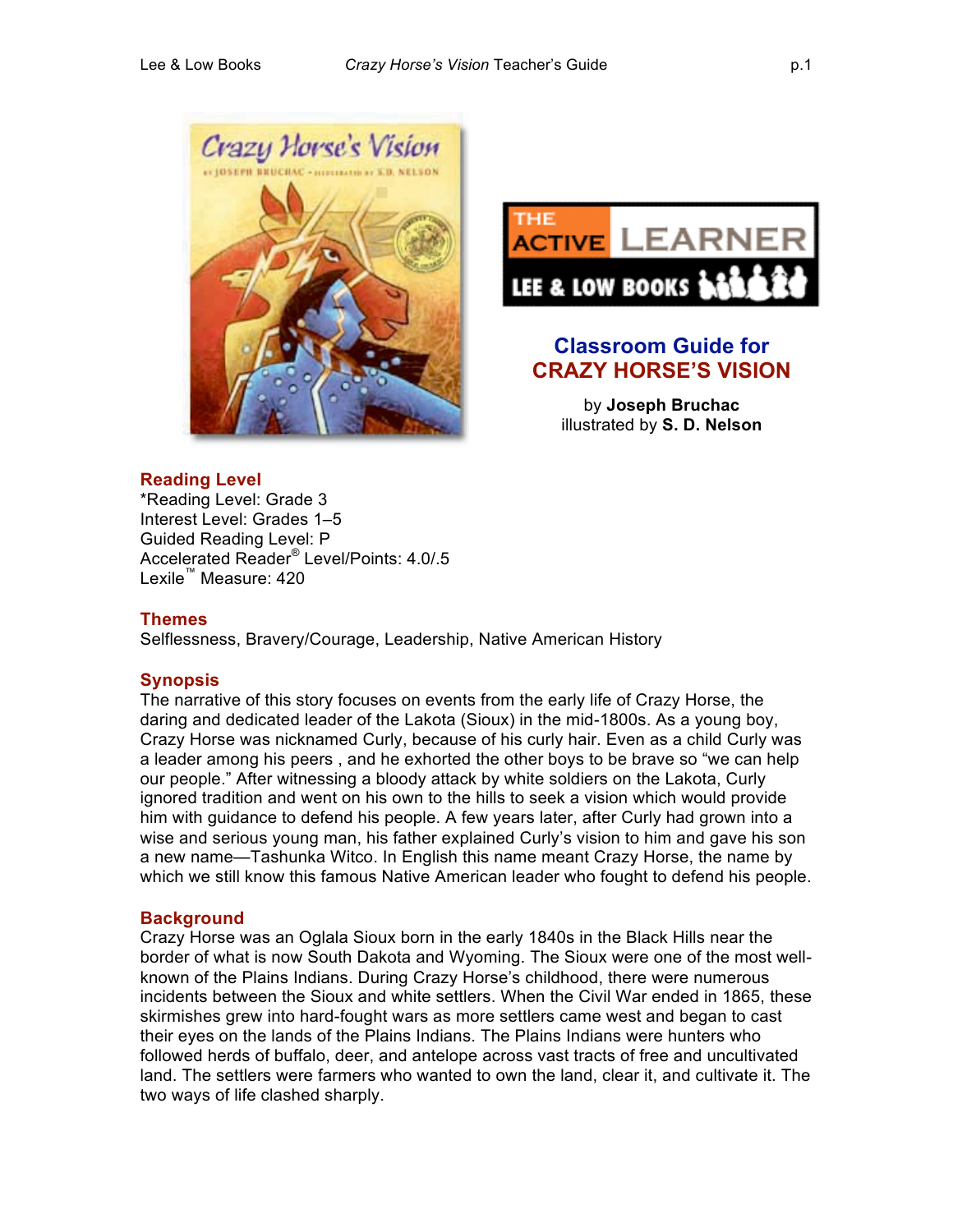The United States government began setting up reservations on which to confine the Indians; under the Treaty of Fort Laramie in 1868, some Sioux agreed to live on a reservation. However, a gold rush in the region in 1874 brought miners to the area, and once again the Indians' rights were overlooked. When the government ordered all the Sioux onto the reservation, Crazy Horse and Sitting Bull, another leader, refused to bring in their people. The U.S. Army attacked. Said Sitting Bull, "These soldiers want war. All right, we'll give it to them." In 1876, the Sioux defeated the troops of Lieutenant Colonel George A. Custer on the Little Bighorn River. The massacre became known as "Custer's Last Stand."

Crazy Horse was killed by soldiers at Fort Robinson, Nebraska, the following year (1877). The last major armed conflict between Indians and whites took place at Wounded Knee, South Dakota, in 1890.

#### *Teacher Tip*

You may want to include *Crazy Horse's Vision* on your reading table during November, which is celebrated as Native American Heritage Month.

# **BEFORE READING**

#### **Prereading Focus Questions**

Before introducing the book, share the background information with students. Then you may wish to explore one or more of the following questions with them.

- 1. What is a nickname? How do people get them? Do you have a nickname? On what is your nickname based?
- 2. What is your idea of a strong leader? How does a leader act?
- 3. What does it mean to show courage? What are some things you have done that took courage? Why did you do them?
- 4. What do you do when you need guidance about making a decision, or figuring out what to do about something?
- 5. When something is unfair, what do you say or do about it?
- 6. Why is it important to respect the rights and beliefs of others?

#### **Exploring the Book**

Display the book and read aloud the title. Explain that a vision is a kind of mental image or dream. In the case of the Lakota or Sioux, it was an important time in a boy's life when he was about twelve years old. Through a vision, the boy would seek the spirit that would protect him for the rest of his life. The vision would then be interpreted by a medicine man or holy man.

Have students examine the illustration on the book's front cover. Ask them how the illustration suggests a dream or vision.

Open the book and display the endpapers. Invite students to describe what is happening. Ask them to think about how this illustration might relate to the story.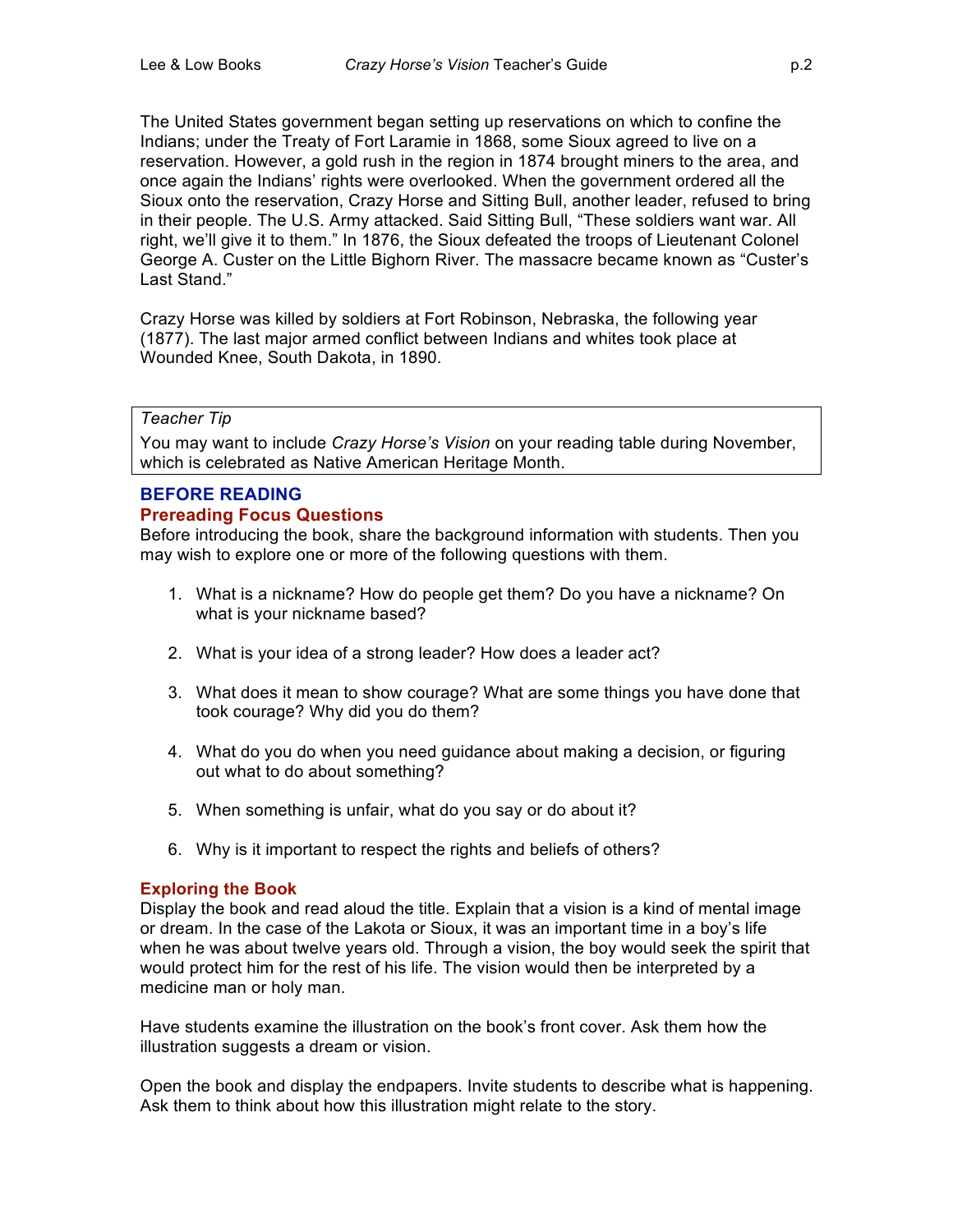Draw attention to the Author's and Illustrator's Notes at the end of the book. Plan to share these with students before or after they read the story.

#### **Setting a Purpose for Reading**

Have students read to find out what Crazy Horse's vision was and why he felt he needed it.

#### **Vocabulary**

Write the following verbs from the story on the chalkboard. Have students take turns choosing a verb to act out. If the class can't guess the verb, the actor must then use it correctly in a sentence. If someone guesses the verb when it is acted out, that student must use it correctly in a sentence. Continue until all the verbs have been identified.

hesitated **rushed** strayed witnessed

announced stumbled demanded staggered trampled strike ignored wounded grazed **perched** floated climbed

#### **AFTER READING ACTIVITIES Discussion Questions**

After students have read the book, use these or similar questions to generate discussion, review comprehension, and develop students' understanding of the book. Encourage students to refer back to the text and illustrations to support their responses.

- 1. How was Curly different from other children?
- 2. Why was being brave important to Curly?
- 3. After the buffalo hunt, what qualities did Curly show?
- 4. Who were the settlers? Why did they pass through Lakota land?
- 5. Do you agree or disagree that building a fort is a way of keeping the peace? How do you think the Lakota felt about the fort?
- 6. How did the stray cow cause trouble between the settlers and the Lakota? Why did this incident upset Curly so much?
- 7. Why do you think the soldiers ignored Conquering Bear's offer to replace the cow?
- 8. Why didn't Curly follow tradition when he went on a vision quest? How did this make his father feel? What lesson did Curly learn about following the ways of his people?
- 9. How could Curly hear words "which were not spoken" in his vision? What did the words mean?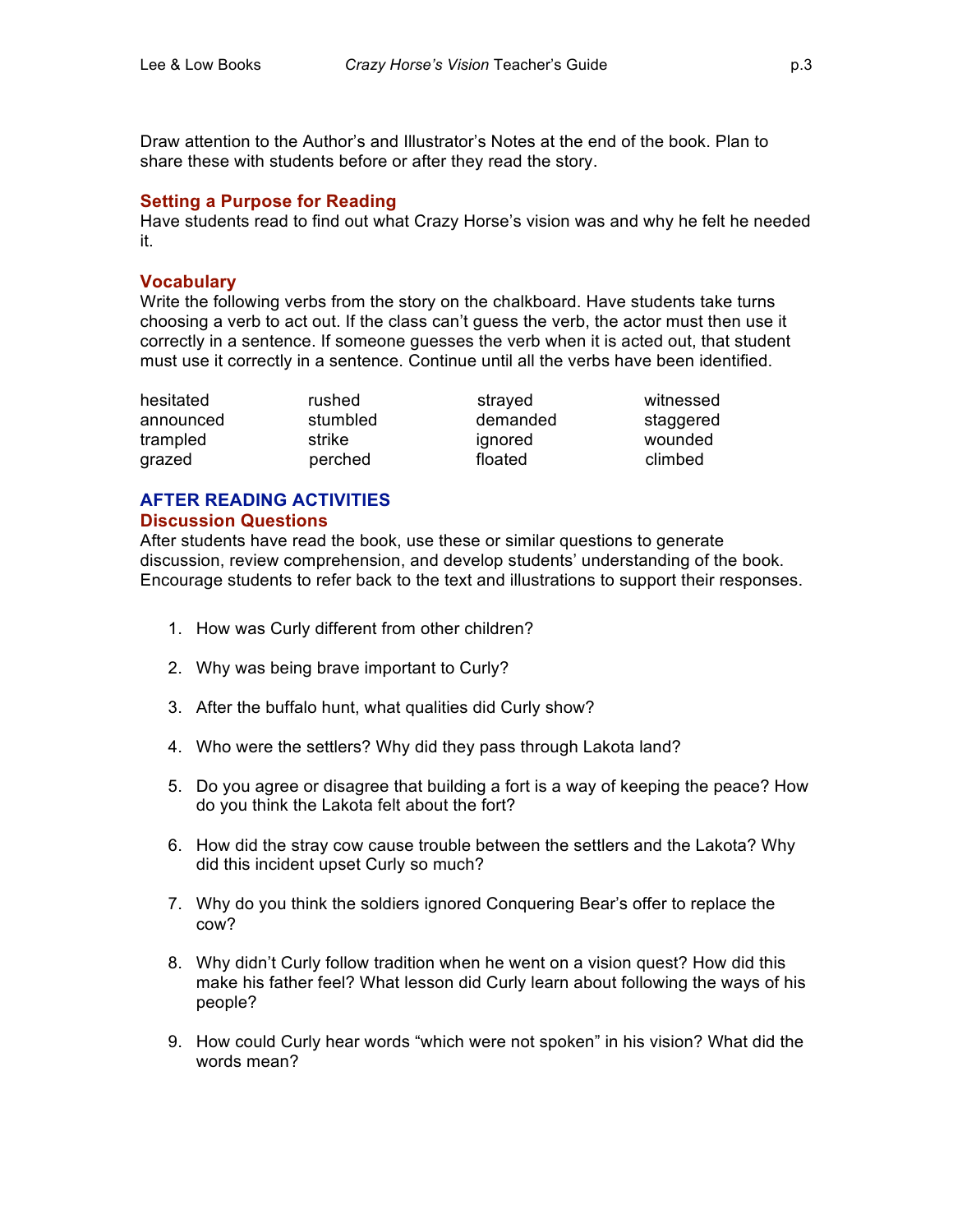- 10. In the vision, why were some Lakota holding Curly up while others were pulling him from his horse?
- 11. Why did his father wait three winters (years) before speaking to Curly about his vision?
- 12. How did Curly's father interpret the vision?
- 13. Why did Curly's father give his son his own name? How did the name Crazy Horse fit with the vision?

#### **Literature Circles\***

If you are using literature circles during reading time, students might find the following suggestions helpful in focusing on the different roles of the group members.

- The **Questioner** might use questions similar to those in the Discussion Questions section.
- The **Passage Locator** might look for passages that reveal Crazy Horse's character.
- The **Illustrator** might draw pictures of scenes from the story using a more realistic style.
- The **Connector** might find biographies about other Plains Indians.
- The **Summarizer** should provide a brief summary of the group's reading and discussion points for each meeting.
- • The **Investigator** might find other books about the Sioux or Lakota.

**\***There are many resource books available with more information about organizing and implementing literature circles. Two such books you may wish to refer to are: *Literature Circles: Voice and Choice in the Student-Centered Classroom* by Harvey Daniels (Stenhouse, 1994) and *Literature Circles Resource Guide* by Bonnie Campbell Hill, Katherine L. Schlick Noe, and Nancy J. Johnson (Christopher-Gordon, 2000).

# **Reader's Response**

Use the following questions or similar ones to help students practice active reading and personalize what they have read. Suggest that students respond in reader's journals, oral discussion, or drawings.

- 1. How do the illustrations in this book suggest a vision or dream?
- 2. What words would you use to describe the character of Crazy Horse? Give a reason for each word.
- 3. Why is this an important story in United States history?
- 4. Crazy Horse said: "We did not ask you white men to come here. The Great Spirit gave us this country as a home. . . . We do not want your civilization! We would live as our fathers did, and their fathers before them." What did Crazy Horse mean? What did he understand about the future?

# **Other Writing Activities**

You may wish to have students participate in one or more of the following writing activities. Set aside time for students to share and discuss their work.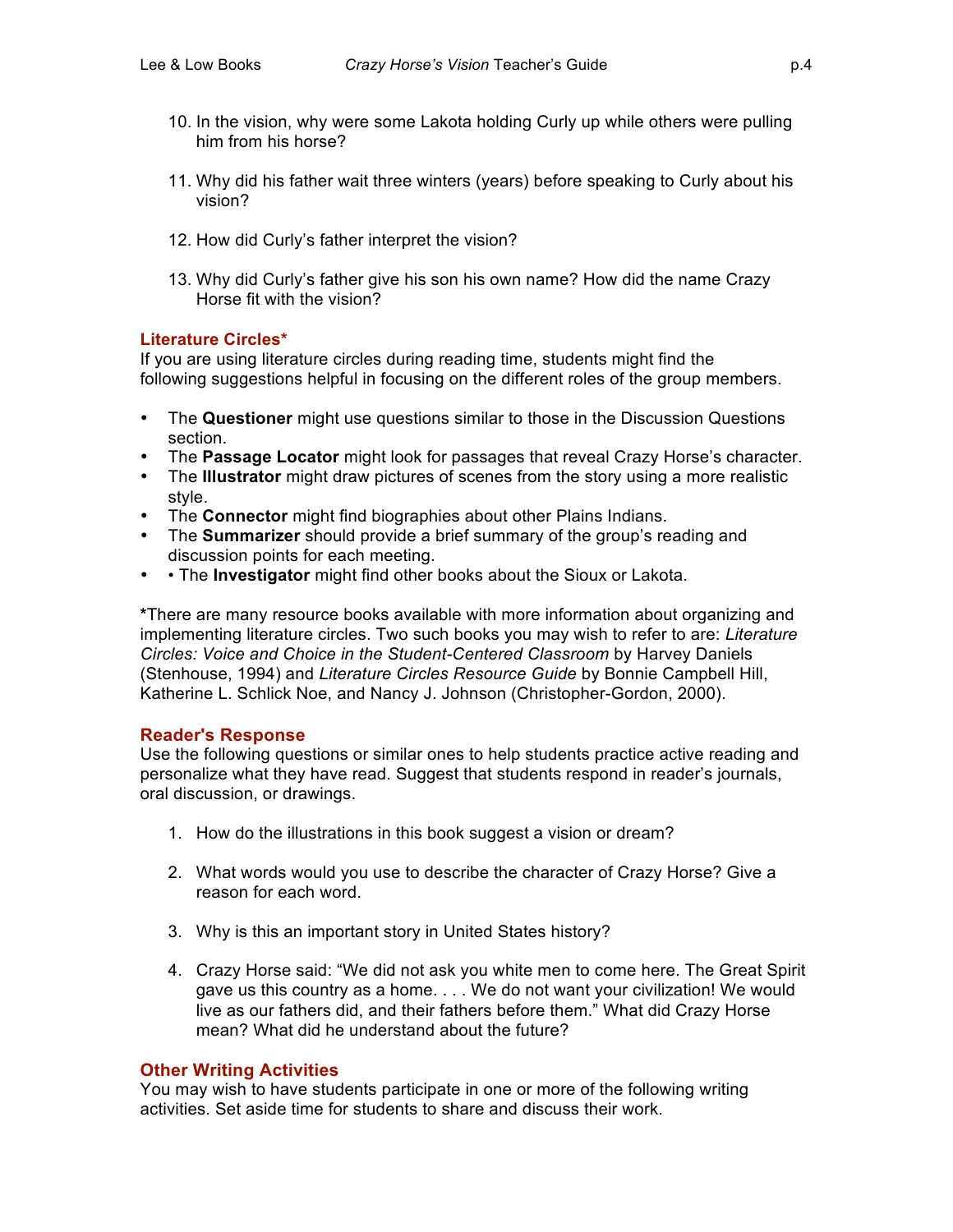- 1. In the story, Crazy Horse earns his father's name. If you had to earn a name, what would it be? Write an explanation of what your new name would be and what you would have to do to earn it.
- 2. Retell the story of Crazy Horse's vision as a poem or a play.
- 3. In his vision Crazy hears the words "Keep nothing for yourself." How might these words apply to you and your life? Write a paragraph to explain.
- 4. Think of a way that you might honor Crazy Horse. Write a description of your idea.

# **ESLTeaching Strategies**

These strategies might be helpful to use with students who are English language learners or who are learning to speak English as a second language.

- 1. Select simple illustrations from the book and talk about them using a basic language frame. For example: This is a \_\_\_\_\_\_. (horse, feather, tent, eagle) Have the student repeat each sentence after you. Continue until the student can say the sentences correctly and with understanding.
- 2. Preteach key English vocabulary to help keep students focused on the story. Post these essential words on the chalkboard.
- 3. Make an audiotape of the story and invite students to listen to it as they read along in the book.

# **INTERDISCIPLINARY ACTIVITIES**

To help students integrate their reading experiences with other curriculum areas, you might try some of the following activities.

#### **Language Arts**

Make students aware of the poetic qualities of the text by pointing out literary devices such as **repetition** ("no spirit, no bird, no animal . . .") and **simile** ("Their hooves sounded like thunder.") Challenge students to find additional examples of these devices in the text.

#### **Social Studies**

- 1. Read aloud the Author's Note at the back of the book. Then have students do further research on Crazy Horse. Ask them to create a mini-biography of his life.
- 2. Locate the Great Plains on a map of the United States. If possible, also display a map that shows how Indian lands west of the Mississippi River were gradually ceded to settlers in the second half of the nineteenth century. Have students answer questions such as:
	- In what part of the United States are the plains?
	- What states do the plains cover? When did these states gain their statehood?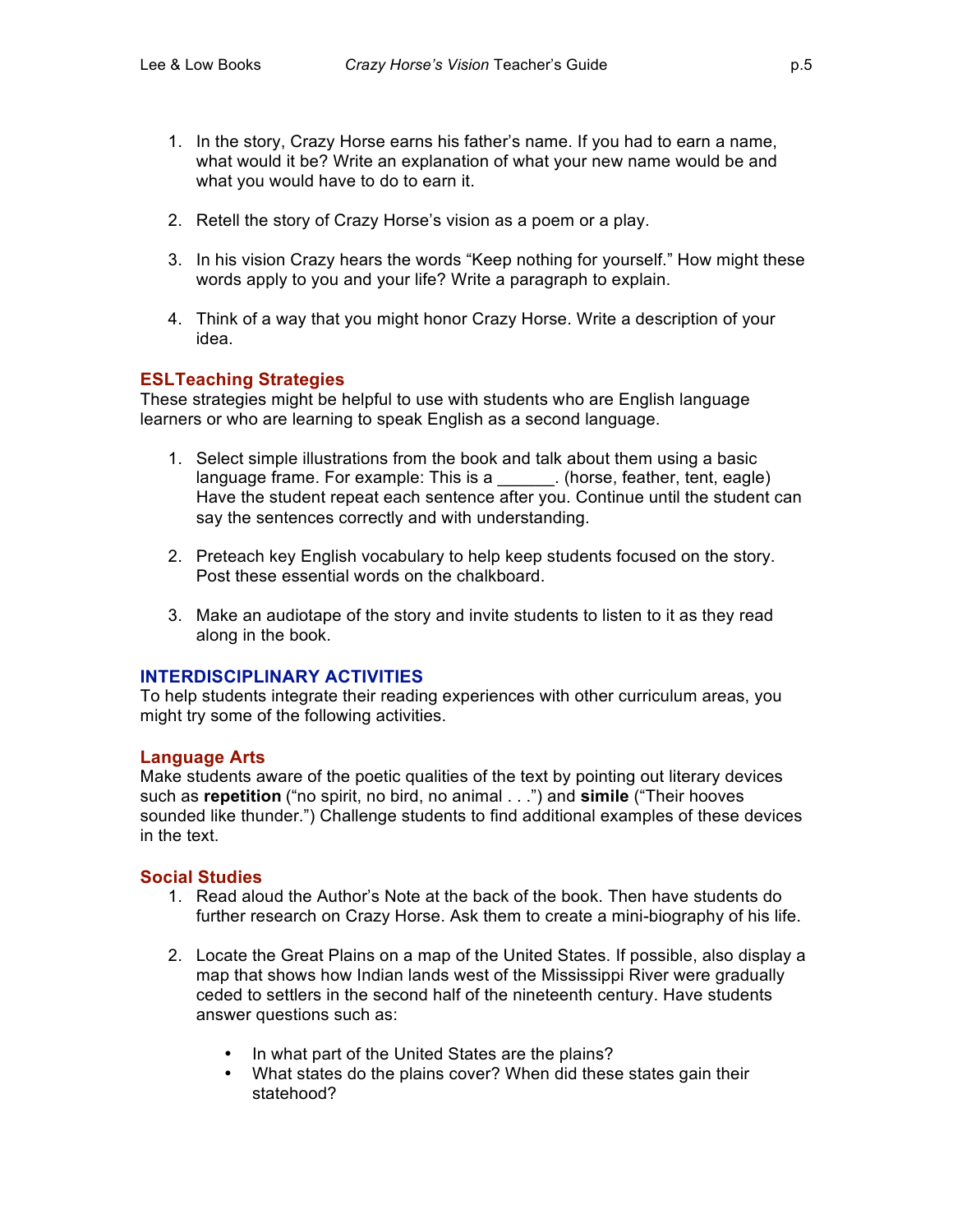- What are the main rivers in this region?
- 3. Remind students that Curly joined the men on a buffalo hunt. Explain that a buffalo hunt was a very serious and carefully planned event. Before a hunt began, scouts were sent out to locate a herd. Once a herd was found, the Lakota moved to the area. During a hunt, the women followed the hunters to skin the animals, cut up the meat, and take it back to camp. The buffalo was a source of food, tools, clothing, and shelter for the Lakota. Have students research the many items the Lakota made from a buffalo and then create a large illustrated web to show at least ten different items.
- 4. Tell students that the world's largest sculpture is the unfinished Crazy Horse Memorial in the Black Hills of South Dakota. Have students use a Web site such as crazyhorse.org and plan a make-believe trip to see this sculpture.

#### **Science**

Have students review the text to determine how the passage of time is marked in this story. Suggest that students compile examples of other ways that people mark time and use them to make a bulletin board display.

#### **Art**

- 1. Read aloud the Illustrator's Note at the back of the book. Suggest that students make a chart showing what colors mean to the Lakota. Have them find out what these same colors mean to people in other cultures and add this information to the chart. Students might also include a section telling what the colors mean to them.
- 2. Students might also make a symbol chart, again beginning with symbols important to the Lakota and then adding symbols important to other groups and themselves.
- 3. Ask students if they have ever drawn pictures in a lined notebook. Then discuss the ledger art that Native Americans developed in the nineteenth century. Point out that throughout history, artists have used all sorts of materials for their pictures. Help students collect different examples to display in the room.

# **ABOUT THE AUTHOR AND ILLUSTRATOR**

**Joseph Bruchac** is a storyteller, author, and poet. He lives with his wife in Greenfield Center, New York, in his childhood home. Bruchac has two adult sons, James and Jesse. Although he is of Slovak as well as Abenaki descent, Bruchac has spent most of his life exploring his Native American roots and writing about Native American beliefs, culture, and heroes for readers of all ages. He is the author of several award-winning books including *Bowman's Store: A Journey to Myself,* and *Jim Thorpe's Bright Path,* both published by LEE & LOW. Bruchac is a Rockefeller Fellow, the recipient of the Native Writer's circle of the Americas Lifetime Achievement Award, and an NEA Poetry Writing Fellow.

**S. D. Nelson** is a full-time illustrator and author and former middle school art teacher. He is of Lakota descent and a member of the Standing Rock Sioux tribe. Nelson attended Moorhead State University in Minnesota. In addition to *Crazy Horse's Vision,* he illustrated Bruchac's *Jim Thorpe's Bright Path.* Nelson is also the author and illustrator of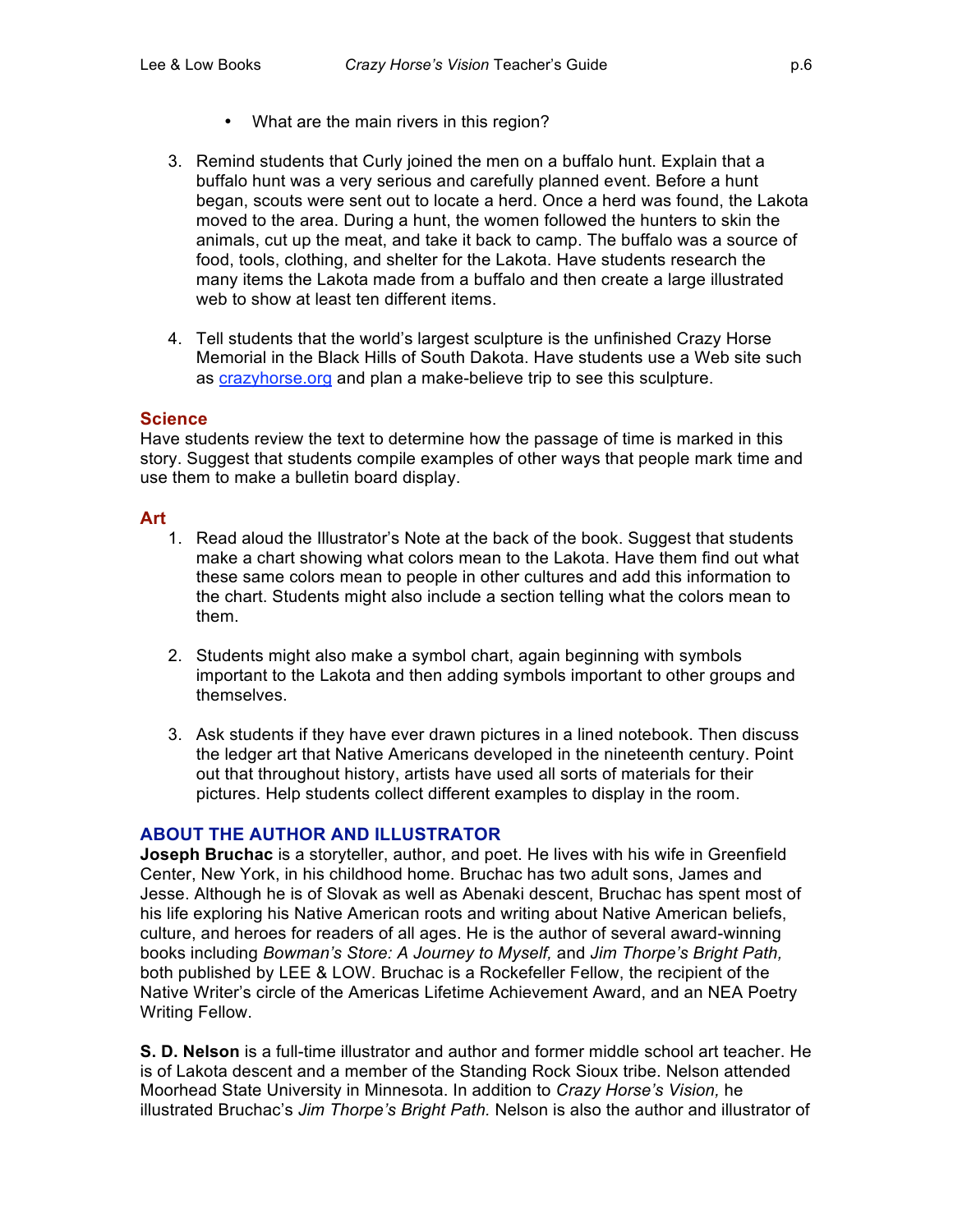LEE & LOW's *Quiet Hero: The Ira Hayes Story*, .and several stories inspired by the traditions of his Lakota heritage. Nelson lives in Flagstaff, Arizona.

*Crazy Horse's Vision* has received numerous awards and honors. These include:

- ALA Notable Children's Book
- Notable Books for a Global Society, International Reading Association (IRA)
- Teachers' Choices, International Reading Association (IRA)
- Parents' Choice Award
- Best Children's Books of the Year, Bank Street College
- "Choices," Cooperative Children's Book Center (CCBC)
- Best Books of the Year Award, *Parenting* magazine
- Reading Magic Award, *Parenting* magazine
- Parent's Guide Children's Media Award
- Original Art Show, Society of Illustrators

# **Resources on the Web**

Learn more about *Crazy Horse's Vision*: http://www.leeandlow.com/books/38/hc/crazy\_horse\_s\_vision

Also by Joseph Bruchac: *Bowman's Store: A Journey to Myself* http://www.leeandlow.com/books/24/pb/bowman\_s\_store\_a\_journey\_to\_myself *Jim Thorpe's Bright Path* http://www.leeandlow.com/books/69/hc/jim\_thorpe\_s\_bright\_path *Buffalo Song* http://www.leeandlow.com/books/171/hc/buffalo\_song

Also by S. D. Nelson:

# *Quiet Hero: The Ira Hayes Story*

http://www.leeandlow.com/books/93/hc/quiet\_hero\_the\_ira\_hayes\_story

BookTalk with Joseph Bruchac about *Crazy Horse's Vision*: http://www.leeandlow.com/p/bruchac.mhtml

BookTalk with Joseph Bruchac about *Buffalo Song*: http://www.leeandlow.com/p/buffalo\_song\_talk.mhtml

View other **Active Reader Classroom Guides** at: http://www.leeandlow.com/p/teachers-native\_american.mhtml